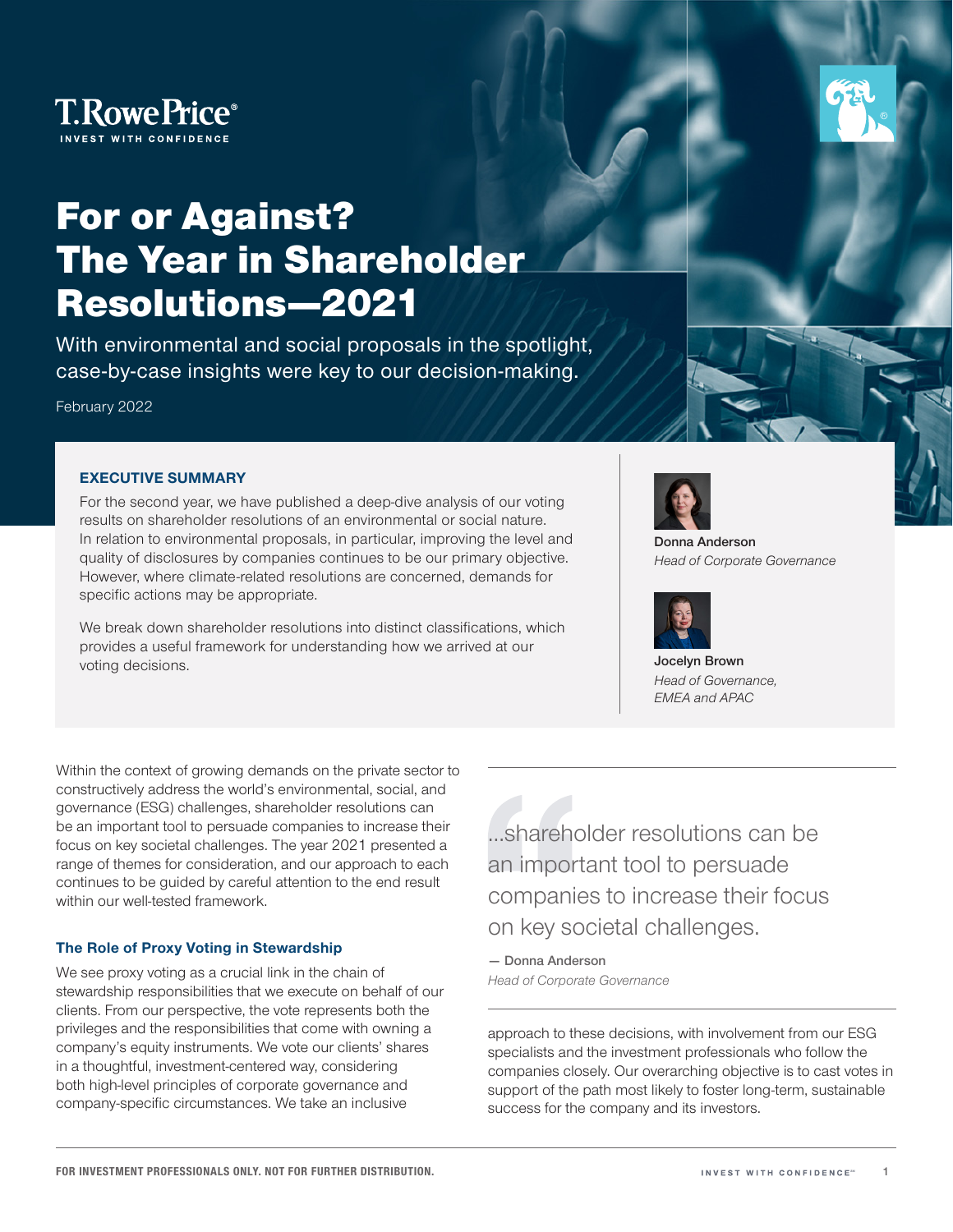Our view is that the proxy vote is an asset belonging to the underlying clients of each T. Rowe Price investment strategy. This means that our portfolio managers are ultimately responsible for making the voting decisions within the strategies they manage. To fulfill this responsibility, they receive recommendations and support from a range of internal and external resources, including:

- The T. Rowe Price ESG Committee
- Our global industry analysts
- Our specialists in corporate governance and responsible investment
- Insights generated from our proprietary Responsible Investing Indicator Model (RIIM)
- Our external proxy advisory firm, Institutional Shareholder Services (ISS)

# 1,098

Number of shareholder resolutions voted in  $2021<sup>1</sup>$ 

#### **Prudent Use of Our Influence**

Our proxy voting program is one element of our overall relationship with corporate issuers. We use our voting power in a way that complements the other aspects of our relationship with these companies. For example, other contexts in which we might use our influence include:

- Regular, ongoing investment diligence
- Engagement with management on ESG issues
- Meetings with senior management, offering our candid feedback
- Meetings with members of the Board of Directors
- Decisions to increase or decrease the weight of an investment in a portfolio
- Decisions to initiate or eliminate an investment
- On rare occasions, issuing a public statement about a company—either to support the management team or to encourage it to change course in the long-term best interests of the company.

However, in an environment where large institutional shareholders are often rated by third parties according to how frequently they vote against Board recommendations, we wish to be clear—it is not our objective to use our vote to create conflict with the companies our clients are invested in. Instead, our objective is to use our influence—through the various avenues listed—to increase the probability that the company will outperform its peers, helping enable our clients to achieve their investment goals.

A proxy vote is an important shareholder right, but its power is limited to the one day per year when a company convenes its annual meeting. Influence—earned over time and applied thoughtfully—is a tool we use every day.

#### **Varying Degrees of Regulation and Qualification**

In various markets around the world, company shareholders are afforded the right to present items to be voted upon at the annual general meeting. However, these shareholder proposals are subject to varying degrees of regulation and qualification. In some markets, such as Japan, North America, and the Nordic region, filing requirements are minimal. As a result, it is common to see many resolutions submitted by individual and institutional investors in these markets. In other markets, where sponsors are required to have large, long-term holdings to be eligible to submit proposals, shareholder resolutions are relatively infrequent.

In 2021, the T. Rowe Price portfolios voted on 1,098 shareholder resolutions across all markets. Of those, 403 were situations where shareholders were nominating directors to a company's Board. Another 372 were resolutions asking companies to adopt a specific corporate governance practice. Here, we focus on the 323 remaining proposals that specifically addressed environmental and social (E&S) issues. We classify these proposals into five distinct categories, as illustrated in Figure 1.

<sup>1</sup> Source: T. Rowe Price, as of December 31, 2021.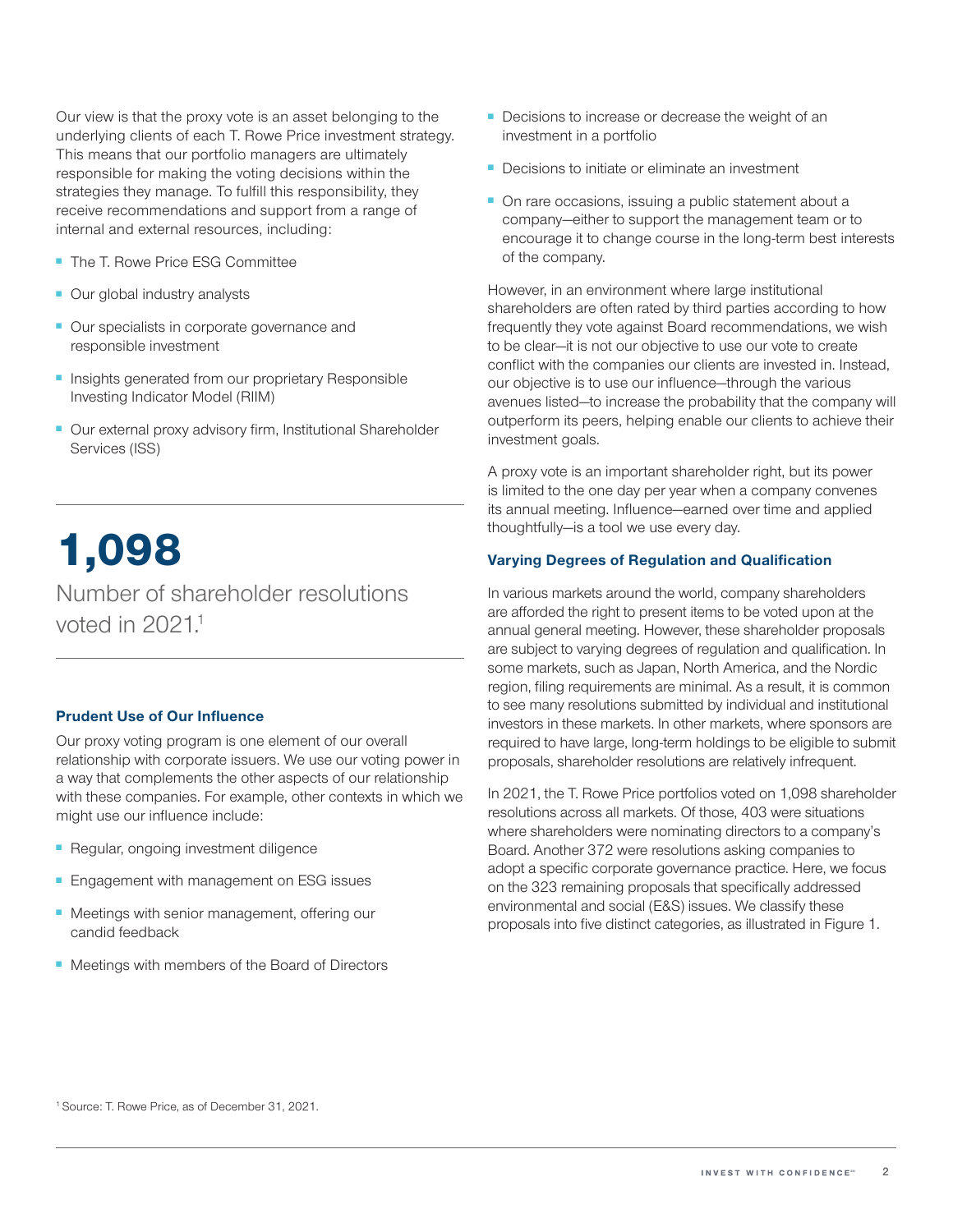…our objective is to use our influence...to increase the probability that the company will outperform its peers, helping enable our clients to achieve their investment goals.

**— Jocelyn Brown** *Head of Governance, EMEA and APAC*

#### **Voting Framework: Principles‑Based or Case by Case?**

When it comes to proxy voting issues, there is some debate as to the best approach: Is it best to look at each issue individually and consider the company's circumstances or to apply a set of principles evenly across all companies? In our view, the answer is both.

There are many areas within proxy voting where a principles‑based approach can be implemented effectively. For example, our proxy voting guidelines are designed to promote an appropriate level of Board independence, robust shareholder rights, and strong linkage between executives' compensation and company performance. However, there are other areas where a case-by-case approach is necessary in order to achieve full alignment between our guidelines and our voting outcomes. This is very much the case for shareholder resolutions.

The main reason why shareholder resolutions are hard to implement with a principles-based voting approach is because they are more nuanced than other proxy voting categories. For example, we employ an objective set of indicators to determine a director's independence. It is a straightforward decision to vote against existing directors and suggest that the company replaces them with independent Board members. In the case of many shareholder proposals, the message to the company is not only does it need to make a change, but also to employ a prescriptive method to do so. We often find ourselves agreeing with a proponent that a company's E&S disclosure is inadequate. However, we do not always agree with the prescriptive remedy.



Chart shows the number of shareholder resolutions we voted on in 2021 by proposal topic. For "Social and Environmental Resolutions," we classify the proposals into 5 distinct categories.

\*Share-blocking is a requirement in certain markets that impose liquidity constraints in order to exercise voting rights. We generally do not vote in these markets. As of December 31, 2021.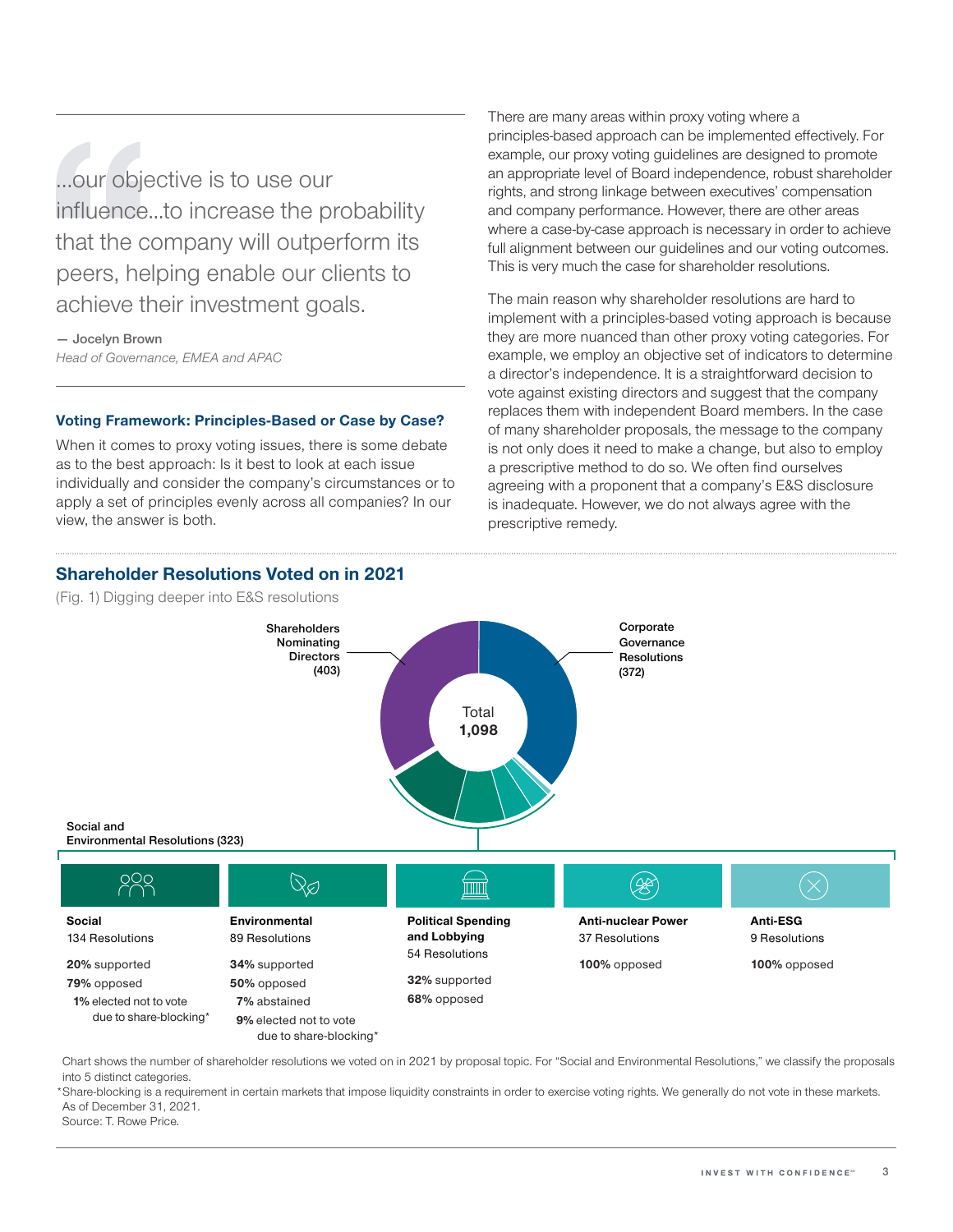## **Understanding Our Voting Rationale**

We classify E&S resolutions into five distinct categories

|  | <b>SOCIAL</b>        |                                                                                                                                                                                                                                                                                                                                                                                                                                                                                                                                                                                                                                                                                                                                                                                                                                                                                                                                                                                                                                                                                                                                                                                                                                                                                                                                                                               |  |  |  |
|--|----------------------|-------------------------------------------------------------------------------------------------------------------------------------------------------------------------------------------------------------------------------------------------------------------------------------------------------------------------------------------------------------------------------------------------------------------------------------------------------------------------------------------------------------------------------------------------------------------------------------------------------------------------------------------------------------------------------------------------------------------------------------------------------------------------------------------------------------------------------------------------------------------------------------------------------------------------------------------------------------------------------------------------------------------------------------------------------------------------------------------------------------------------------------------------------------------------------------------------------------------------------------------------------------------------------------------------------------------------------------------------------------------------------|--|--|--|
|  | Proposal             | This category contains a wide range of proposals on issues ranging from specific operational practices at companies to broader<br>societal issues such as diversity.                                                                                                                                                                                                                                                                                                                                                                                                                                                                                                                                                                                                                                                                                                                                                                                                                                                                                                                                                                                                                                                                                                                                                                                                          |  |  |  |
|  | Approach             | Our approach to socially oriented resolutions is similar to the environmental category. We assess them on a case-by-case basis,<br>considering the materiality of the issue being raised, the company's existing level of disclosure, the degree to which the resolution is<br>prescriptive, the views of our Responsible Investing team, the stated intentions of the proponents, and our engagement history with<br>the company.                                                                                                                                                                                                                                                                                                                                                                                                                                                                                                                                                                                                                                                                                                                                                                                                                                                                                                                                            |  |  |  |
|  | 2021 Voting          | We supported 20% of proposals and opposed 79%.                                                                                                                                                                                                                                                                                                                                                                                                                                                                                                                                                                                                                                                                                                                                                                                                                                                                                                                                                                                                                                                                                                                                                                                                                                                                                                                                |  |  |  |
|  | Rationale            | Our reasons for opposing resolutions in this category:<br>" 40% were because we found that the companies already provide robust disclosure on the matter in question, and we do not<br>believe providing additional reporting would be a good use of resources. We use RIIM social scores as one element of this<br>assessment, along with a review of the company's disclosure.<br>12% were because we found the resolutions to be too prescriptive. Examples of proposals in this category include those asking<br>companies to stop selling certain products.<br>26% were because we disagreed in principle with the proponents' objectives. This represents a significant increase over last<br>year when we disagreed in principle only 16% of the time. The increase is due to the introduction of two new types of proposals<br>in this category: resolutions seeking to have employees become members of corporate Boards and resolutions seeking to have<br>Delaware-based companies reincorporate as Public Benefit Corporations. Based on our experience with both of these issues, we<br>do not believe these requests are aligned with the interests of investors. These two issues alone explain the change in our votes<br>against proposals in the Social category.<br>1% were because the company had already committed to publish the disclosure requested. |  |  |  |
|  | <b>ENVIRONMENTAL</b> |                                                                                                                                                                                                                                                                                                                                                                                                                                                                                                                                                                                                                                                                                                                                                                                                                                                                                                                                                                                                                                                                                                                                                                                                                                                                                                                                                                               |  |  |  |
|  | Proposal             | These proposals request that companies either disclose certain environmental data or adopt specific environmental policies<br>or practices.                                                                                                                                                                                                                                                                                                                                                                                                                                                                                                                                                                                                                                                                                                                                                                                                                                                                                                                                                                                                                                                                                                                                                                                                                                   |  |  |  |
|  | Approach             | As part of our normal ESG engagement program, we encourage companies to improve their environmental disclosures. The<br>current lack of standardization in environmental reporting makes it more difficult for us to analyze companies' environmental<br>exposure. This is why we recommend using two specific reporting frameworks: the Sustainable Accounting Standards Board<br>(SASB) and the Task Force on Climate-Related Financial Disclosures (TCFD).                                                                                                                                                                                                                                                                                                                                                                                                                                                                                                                                                                                                                                                                                                                                                                                                                                                                                                                 |  |  |  |
|  |                      | While we support the aim of many environmental proposals to improve disclosure, we find that a significant number of them<br>ask for nonstandardized or ancillary disclosures. In these cases, we often find it difficult to support the shareholder proposal<br>but will use the opportunity to engage with the company on improving its environmental disclosure using the SASB and TCFD<br>frameworks.                                                                                                                                                                                                                                                                                                                                                                                                                                                                                                                                                                                                                                                                                                                                                                                                                                                                                                                                                                     |  |  |  |
|  |                      | In our case-by-case analysis of environmental proposals, the current level of disclosure is our most important consideration. We also<br>take into account the materiality of the issue for the company; the disclosure framework being requested; our prior engagement with<br>the company on environmental matters; the views of our Responsible Investing team; the identity of the proponents, if available, and<br>their stated intentions; and the degree to which the proposal is prescriptive.                                                                                                                                                                                                                                                                                                                                                                                                                                                                                                                                                                                                                                                                                                                                                                                                                                                                        |  |  |  |
|  | 2021 Voting          | We supported 34% of proposals and opposed 50%.                                                                                                                                                                                                                                                                                                                                                                                                                                                                                                                                                                                                                                                                                                                                                                                                                                                                                                                                                                                                                                                                                                                                                                                                                                                                                                                                |  |  |  |
|  | <b>Rationale</b>     | Our reasons for opposing resolutions in this category:<br>21% were because we found that the companies already provide robust disclosure on environmental matters, and we do not<br>believe additional reporting is necessary. We use RIIM environmental scores as one element of this assessment, along with a<br>review of the company's disclosure.<br>ш<br>22% were because we found the resolutions to be too prescriptive. Examples of proposals in this category include those asking<br>the company to close plants or switch to a different source of power.<br>ш<br>5% were because we disagreed in principle with the proponents' objectives.<br>2% were because the company had already committed to publish the disclosure requested.<br>■ We do not ordinarily abstain from voting on environmental proposals. However, in 2021, we chose to abstain on six resolutions<br>that were new to the North American markets. These resolutions are called Say on Climate, and they propose to require<br>companies to offer shareholders a periodic nonbinding vote on their climate-related reporting. We were not persuaded that this<br>type of vote would be a practical tool in the U.S. or Canadian markets. For the first year of these proposals, our ESG Committee<br>elected to abstain and reevaluate in 2022.                                            |  |  |  |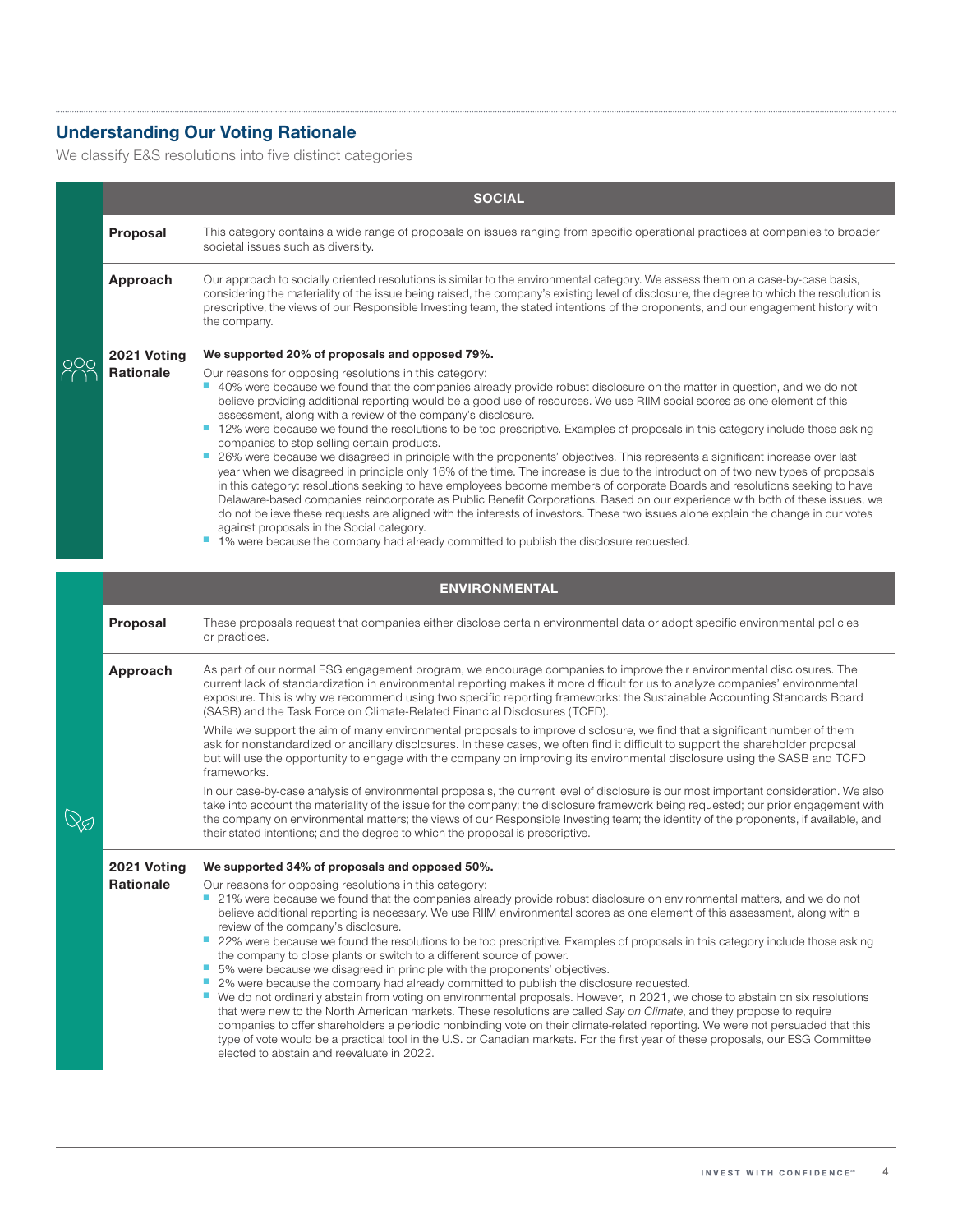## **Understanding Our Voting Rationale (continued)**

We classify E&S resolutions into five distinct categories

|          |                                 | <b>POLITICAL SPENDING AND LOBBYING</b>                                                                                                                                                                                                                                                                                                                                                                                                                                                                                                                                                                          |  |  |
|----------|---------------------------------|-----------------------------------------------------------------------------------------------------------------------------------------------------------------------------------------------------------------------------------------------------------------------------------------------------------------------------------------------------------------------------------------------------------------------------------------------------------------------------------------------------------------------------------------------------------------------------------------------------------------|--|--|
|          | Proposal                        | These proposals seek disclosure of a company's direct political contributions as well as indirect spending via trade associations.                                                                                                                                                                                                                                                                                                                                                                                                                                                                              |  |  |
| Approach |                                 | We believe corporate participation in the political process, where allowed by law, is appropriate. However, recently, we have<br>observed a widening disconnect between what companies publicly disclose about their approach to environmental and<br>governance matters and what their trade organizations advocate on their behalf. To the extent that we find mismatches of this<br>nature, or generally poor disclosure regarding the Board's oversight of political activity, we have supported an increasing number<br>of shareholder resolutions asking for more transparency around political activity. |  |  |
|          | 2021 Voting<br><b>Rationale</b> | We supported 32% of proposals and opposed 68%.<br>Our reason for opposing the majority of resolutions was that we found that these companies already provide a robust level of<br>disclosure on their political involvement. Therefore, additional disclosure is not necessary.                                                                                                                                                                                                                                                                                                                                 |  |  |

|     | <b>ANTI-NUCLEAR POWER</b>       |                                                                                                                                                                                                                                                                                                                                                 |  |
|-----|---------------------------------|-------------------------------------------------------------------------------------------------------------------------------------------------------------------------------------------------------------------------------------------------------------------------------------------------------------------------------------------------|--|
| (X) | Proposal                        | This category includes the large number of proposals brought forth every year at Japanese utility companies, asking them to<br>reduce or eliminate reliance on nuclear power sources.                                                                                                                                                           |  |
|     | Approach                        | Ever since the 2011 earthquake and subsequent nuclear accident in Fukushima, Japan, individual investors in this region have<br>mounted a persistent campaign to get Japanese utilities to generate power from sources other than nuclear plants. Publicly<br>traded Japanese utilities receive multiple resolutions of this nature every year. |  |
|     |                                 | T. Rowe Price does not support these resolutions as they are extremely prescriptive in nature in asking companies to change their<br>operations. Our view is that such operational decisions are best left to the Board.                                                                                                                        |  |
|     | 2021 Voting<br><b>Rationale</b> | We opposed 100% of these proposals because we disagreed in principle with the proponents' objectives.                                                                                                                                                                                                                                           |  |

|  |                                 | <b>ANTI-ESG</b>                                                                                                                                                                                                                                                              |  |  |
|--|---------------------------------|------------------------------------------------------------------------------------------------------------------------------------------------------------------------------------------------------------------------------------------------------------------------------|--|--|
|  | Proposal                        | The purpose of these resolutions is to roll back company initiatives on E&S concerns. The objectives of these proposals are so<br>distinct from the overall category of shareholder resolutions that we believe they need to be analyzed and reported separately.            |  |  |
|  | Approach                        | Although small in number, these resolutions are sponsored by proponents whose aim is to persuade companies to roll back<br>environmental initiatives, curtail charitable giving, or de-emphasize diversity and inclusion. T. Rowe Price does not support<br>these proposals. |  |  |
|  | 2021 Voting<br><b>Rationale</b> | We opposed 100% of these proposals because we disagreed in principle with the proponents' objectives.                                                                                                                                                                        |  |  |

#### **The Policy Formation Process at T. Rowe Price**

Our approach to voting on E&S shareholder resolutions is one small part of our overall responsibilities related to proxy voting. This approach continuously evolves along with the overall corporate backdrop. It is informed by changes in regulation, improvements in corporate disclosure, campaigns by stakeholders, company‑specific events, and our investment professionals' views on these matters.

The T. Rowe Price ESG Committee is made up of experienced investment professionals, including analysts and portfolio

managers from both our Equity and Fixed Income Divisions and our heads of Global Equity and International Equities. In addition, the membership includes cross-functional expertise from internal legal counsel, business unit management, and investment operations. The committee is cochaired by our head of Corporate Governance and our director of Research for Responsible Investing. The ESG Committee's first meeting of each year is to review proxy voting activity from the year before, to reassess the suitability of our voting guidelines, and to consider adding to or amending the guidelines.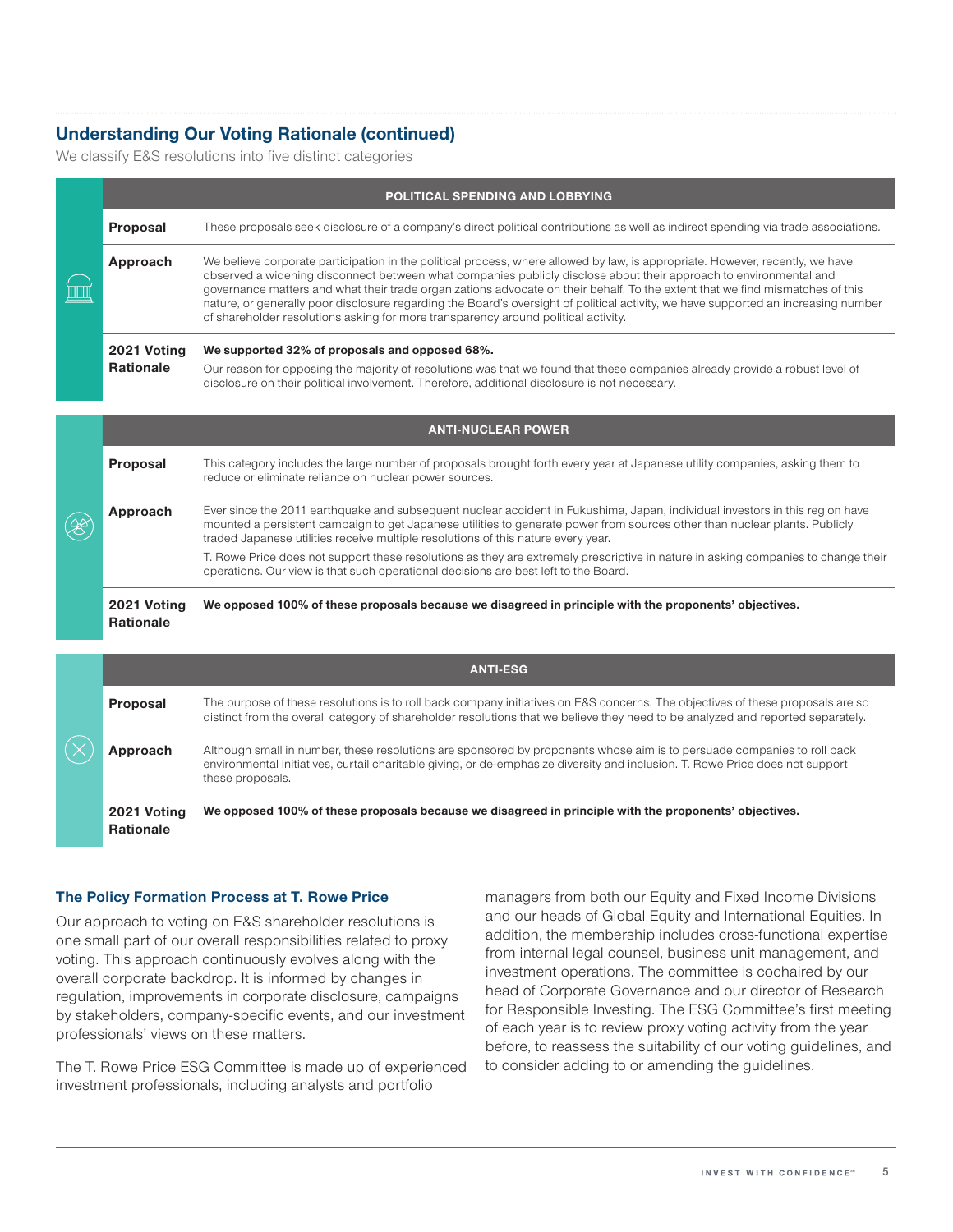### **Voting Decision Elements**

The following table details the specific considerations that we take into account when assessing E&S resolutions:

| <b>Framing Question</b>                                                                                            | <b>Explanation</b>                                                                                                                                                                                                                                                                                                                                                                                                                                                                                                                                                                                                                                                                                                                                                                                                                                                                                                                                                                                                                                                                              | <b>T. Rowe Price Perspective</b>                                                                                                                                                                                                                                                                                                                                                                                                                                                                                                                                                                                     |
|--------------------------------------------------------------------------------------------------------------------|-------------------------------------------------------------------------------------------------------------------------------------------------------------------------------------------------------------------------------------------------------------------------------------------------------------------------------------------------------------------------------------------------------------------------------------------------------------------------------------------------------------------------------------------------------------------------------------------------------------------------------------------------------------------------------------------------------------------------------------------------------------------------------------------------------------------------------------------------------------------------------------------------------------------------------------------------------------------------------------------------------------------------------------------------------------------------------------------------|----------------------------------------------------------------------------------------------------------------------------------------------------------------------------------------------------------------------------------------------------------------------------------------------------------------------------------------------------------------------------------------------------------------------------------------------------------------------------------------------------------------------------------------------------------------------------------------------------------------------|
| <b>1.</b> Does the resolution<br>address an environmental<br>or social issue that is<br>material for this company? | In our view, materiality is a key consideration because it is suboptimal to<br>distract the company and its Board with resolutions on issues that are not<br>financially material.<br>٠<br>To determine materiality, we use frameworks specifically designed for that<br>purpose: the SASB and our proprietary RIIM.                                                                                                                                                                                                                                                                                                                                                                                                                                                                                                                                                                                                                                                                                                                                                                            | If an E&S issue to be brought before a<br>shareholder meeting falls into a category<br>deemed material by these frameworks, we<br>are more likely to support it.                                                                                                                                                                                                                                                                                                                                                                                                                                                     |
| 2. Who are the proponents<br>of the resolution and are<br>our objectives aligned<br>with theirs?                   | It is not always possible to obtain the identity of the proponents of<br>shareholder resolutions, but when it is disclosed, we believe it is an<br>important consideration. Most shareholder resolutions are submitted out<br>of a sincere desire to improve the company's practices for the benefit of<br>shareholders and other stakeholders.<br>In some cases, however, shareholder resolutions are used as a tactic to<br>ш<br>bring public pressure onto a company as part of a larger dispute unrelated<br>to the company's long-term economic success. In other cases, shareholder<br>resolutions are used with the aim of benefiting certain types of shareholders<br>over others.                                                                                                                                                                                                                                                                                                                                                                                                      | If our objectives as long-term investors<br>are compatible with the objectives of the<br>proponents, we are more likely to support<br>their proposals.                                                                                                                                                                                                                                                                                                                                                                                                                                                               |
| 3. Is the E&S proposal<br>asking for new disclosure,<br>additional disclosure, or<br>specific action?              | Most E&S proposals in our portfolios each year seek disclosure on a<br>particular E&S topic. For example, the proposal may ask the company<br>to report on its human rights policies or political spending activities. The<br>company may or may not already provide some level of disclosure on<br>the subject.<br>٠<br>Some proposals go beyond disclosure and ask the company to take a<br>specific operational decision, adopt a specific policy, add a Board member<br>or committee, close a business operation, or take similar explicit actions.<br>Our view on these prescriptive proposals is that they usurp management's<br>responsibility to make operational decisions and the Board's responsibility<br>to guide and oversee such decisions. However, for companies in our clients'<br>portfolios that are most acutely exposed to climate risk, the market is moving<br>from disclosure-oriented proposals to those seeking specific action. For<br>example, a growing number of proposals ask companies to set specific<br>targets for reducing their greenhouse gas emissions. | If a resolution seeks additional disclosure,<br>we closely examine the extent of the<br>company's existing discussion on the<br>topic. We support the resolutions in<br>cases where we believe the additional<br>disclosure would be useful in our<br>investment process.<br>If a resolution seeks disclosure on a<br>material issue against which the company<br>does not currently report, we are likely to<br>support it.                                                                                                                                                                                         |
| 4. Are there any specific<br>considerations given<br>to climate-related<br>resolutions?                            | A subset of proposals in the environmental category are specifically around<br>limiting a company's greenhouse gas emissions to meet the objectives of<br>the Paris Climate Agreement.                                                                                                                                                                                                                                                                                                                                                                                                                                                                                                                                                                                                                                                                                                                                                                                                                                                                                                          | Adequate disclosure is the first step to<br>assessing a company's preparedness for<br>the low-carbon transition. We support the<br>TCFD, and we tend to support resolutions<br>encouraging companies to disclose<br>against this disclosure framework.<br>Resolutions calling for a company to<br>undertake specific actions, such as<br>divesting from certain businesses, are<br>likely to be deemed too prescriptive for us<br>to support.<br>If a resolution seeks specific action<br>or targets, we assess the degree of<br>alignment between the requested action<br>and the interests of long-term investors. |

The tools we use to reassess the suitability of our voting guidelines each year include (a) a review of the previous year's voting patterns, including an analysis of the cases where we decided to override our policies, and (b) an analysis of up‑and‑coming ESG issues, informed by our internal research and data from a variety of external sources, such as our proxy advisory service, our trade associations, and proponents of shareholder resolutions. The robust discussions held each year by this committee ensure that the T. Rowe Price Proxy Voting Guidelines remain fit for purpose, incorporating changes in the global ESG landscape as they happen.

#### **Oversight of Proxy Voting and ESG at T. Rowe Price**

Proxy voting is an investment function within T. Rowe Price. This is part of our service offering as investment advisers, and it is subject to the Boards of Directors oversight of the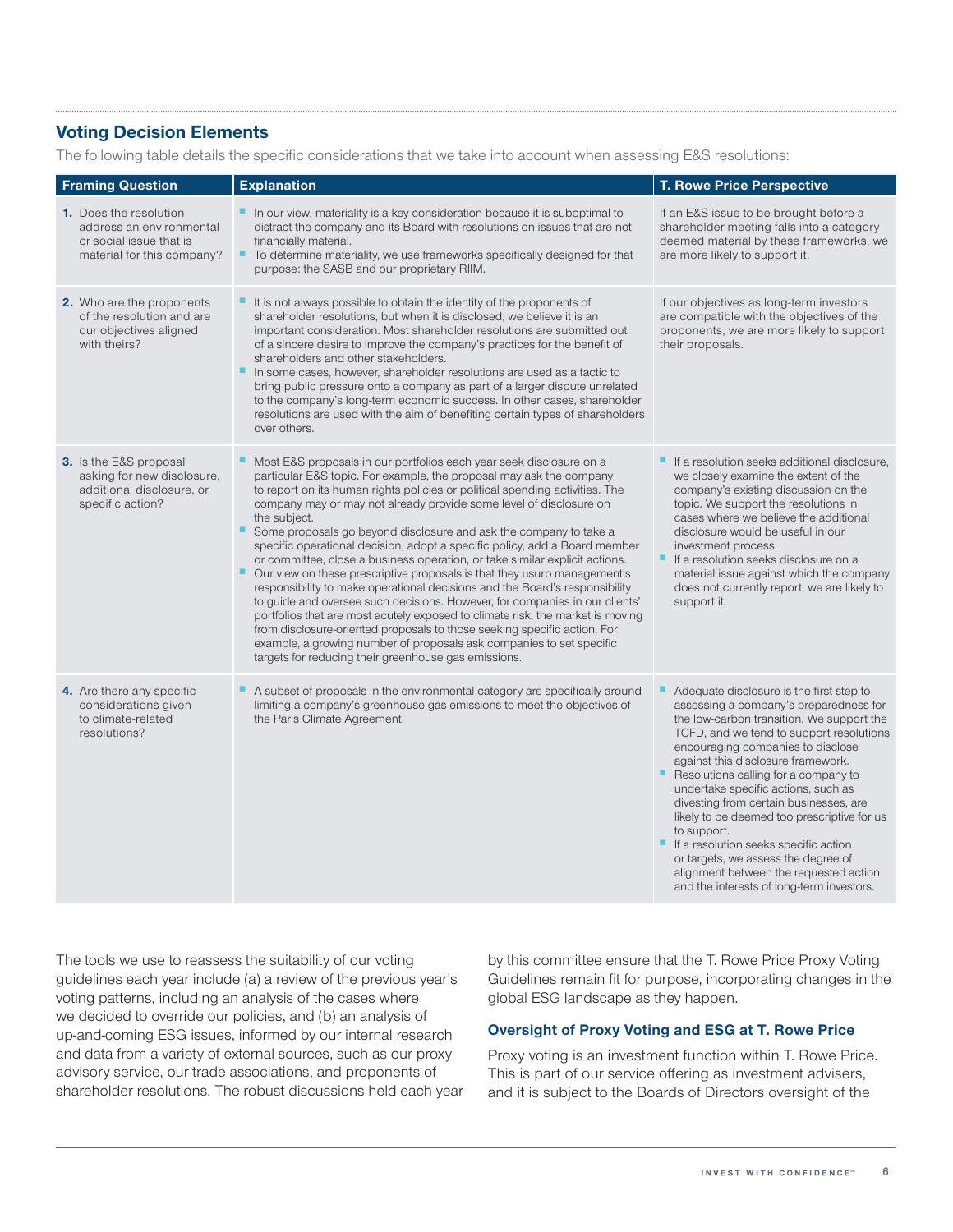various T. Rowe Price investment advisers. The T. Rowe Price advisers have fiduciary responsibilities. It is the duty of the advisers to vote shares in portfolio companies solely in the interests of their clients, taking into account factors relevant to a long-term investor.

The ESG Committee reports annually to all the funds' (US mutual funds, SICAVs, Trusts, and OEICs) Boards of Directors. We provide a detailed overview of year-over-year changes in voting patterns, amendments to the voting guidelines, and a discussion of the management of potential conflicts of interest. We also provide a detailed analysis of our votes on E&S matters.

In addition to the funds' Boards, which exercise direct oversight over the T. Rowe Price advisers, T. Rowe Price Group, Inc. (Group), is a publicly traded corporation with a separate Board of Directors. The Group Board also has an interest in ESG matters in that it oversees the corporation's ESG strategy, environmental footprint, human capital management, risk management, and other related functions. The ESG capability of the T. Rowe Price advisers is a strategic issue of interest to the Group Board. For this reason, the director of research for Responsible Investing and the head of Corporate Governance provide annual updates to the Group Board. This presentation focuses on our firm's investment in our ESG capability: technology resources, talent, tools, training, and products managed under an ESG framework. (Our proxy voting activity is generally not part of the discussion because oversight for such investment activities is the responsibility of the funds' Boards.)

#### **Review of Alignment Between Corporate and Investment Perspectives on Climate Risk**

In response to a request by the T. Rowe Price Group, Inc., Board of Directors, in 2021 we conducted a comparison of the firm's corporate-level policies, views, and statements on climate change against the proxy voting activities of the firm's investment advisers.

More detailed information on this review, including methodology and findings, is provided as an appendix to this document **(Appendix: Climate Risk Alignment Review)**.

#### **Conclusion**

T. Rowe Price has dedicated significant resources toward building ESG expertise and insight. Consistent with our strategic investing approach, voting decisions on these matters are made using case‑by‑case analysis, taking into account the company's particular ESG risks, opportunities, and disclosure.

Our overall framework for integrating ESG factors into the T. Rowe Price investment process—which includes proxy voting—is research‑centered. Its purpose is to produce investment insights for our internal teams of analysts and portfolio managers. As a global asset manager serving as a fiduciary for clients with different perspectives, beliefs, time horizons, and investment goals, it is not our objective to build our investment strategies around a specific set of values. Instead, our objective is to apply different lenses (environmental, social, ethical, and governance) to deepen our understanding of the investments held in our clients' portfolios.

The quality, intent, and utility of shareholder resolutions on ESG matters are highly variable at this time. Some well-targeted resolutions are extremely helpful in persuading companies to strengthen their management of certain risks, leading to improved outcomes for investors. Other resolutions are not helpful—we would even call them harmful—if the objectives of the proponent do not align with economically oriented, long-term investors. This is why we believe that the most responsible approach to voting such resolutions is to apply the thoughtful, investment‑focused framework we have discussed in this report.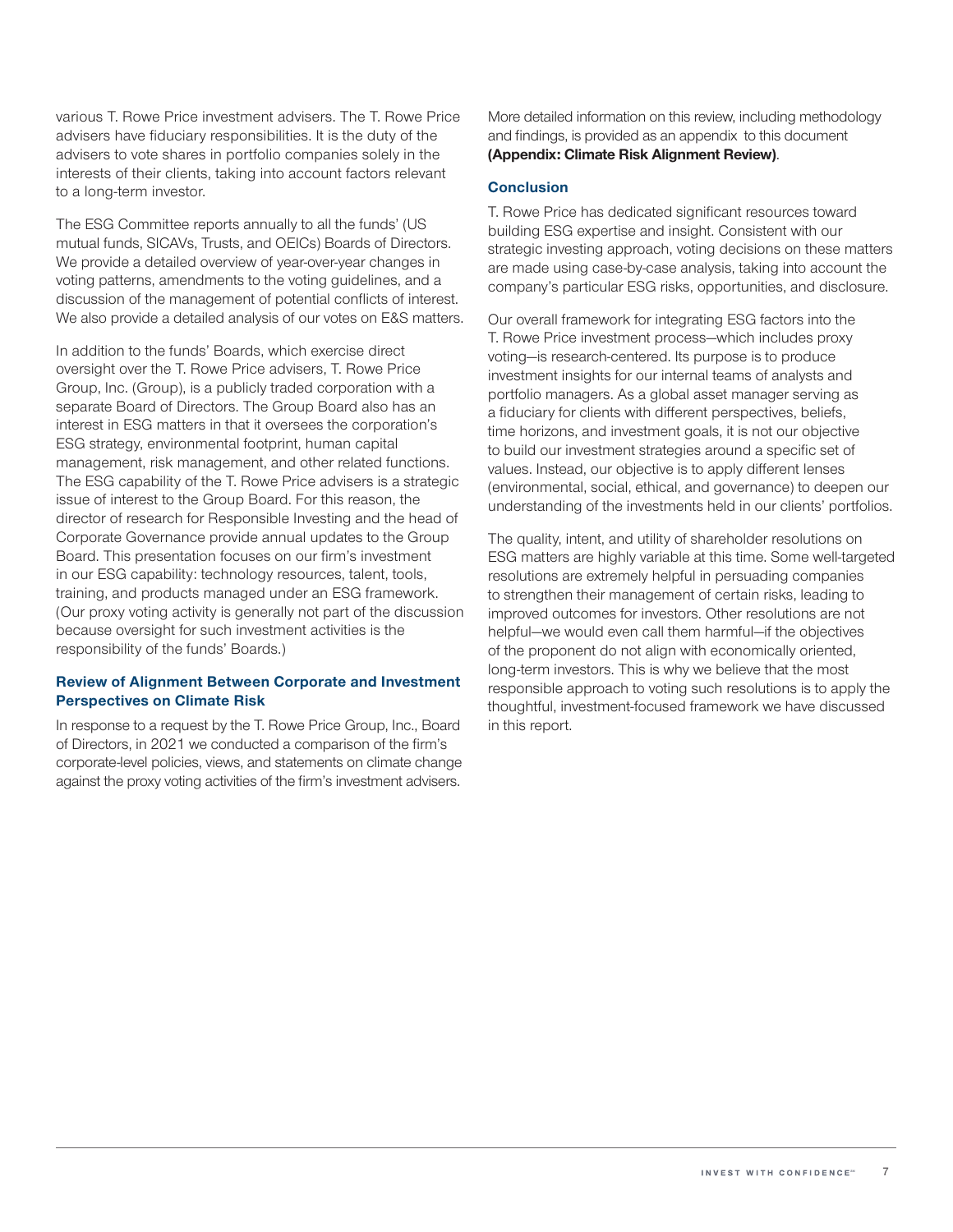# Appendix: Climate Risk Alignment Review

In response to a request by the T. Rowe Price Group, Inc., Board of Directors, in 2021 we conducted a comparison of the firm's corporate-level policies, views, and statements on climate change against the proxy voting activities of the firm's investment advisers.

For purposes of this report, we refer to "corporate" activities as those pertaining to T. Rowe Price Group, Inc., as overseen by its Board of Directors. We refer to "investment" activities as those pertaining to the various T. Rowe Price investment advisers established to advise and manage assets on behalf of our advisory clients, including all of our US mutual fund and other commingled fund shareholders, and other investment advisory clients. Collectively, these companies are

known as the Price Advisers, and they are overseen by and accountable to separate Boards of Directors.

We note that T. Rowe Price Group, Inc., and its Board of Directors are not responsible for overseeing the proxy voting activities of the investment subsidiaries of the company. Such activities are conducted at the direction of, and overseen by, the Price Advisers. The shareholders and stakeholders of these two entities are distinct, and they may have different interests. Nevertheless, we elected to take this opportunity to evaluate the question of whether incongruities exist between the investment advisers' proxy voting record and the policies of T. Rowe Price Group, Inc.

To conduct this analysis, we compared climate-related statements from the following documents:

| T. Rowe Price Group Inc.: Corporate Documents | <b>Price Advisers: Investment Documents</b>         |
|-----------------------------------------------|-----------------------------------------------------|
| • Proxy Statement 2021                        | • Investment Policy on Climate Change               |
| Corporate Responsibility Web page             | <b>ESG Policy</b>                                   |
| • 2020 Sustainability Report                  | • Proxy Voting Guidelines                           |
| • Material Issues report                      | <b>ESG Annual Report 2020</b>                       |
|                                               | • For or Against: The Year in Shareholder Proposals |

#### **Step 1: High‑Level Perspective**

Documents from both entities address climate change directly. Our corporate disclosures describe it as "a prevalent risk to businesses" and sets out that "the long-term sustainability of our business requires forward‑thinking environmental practices." Similarly, the Price Advisers' disclosures state: "How our investments are positioned to navigate climate change is a key concern for our analysts and portfolio managers. We believe it is part of our fiduciary duty to understand how our investee companies are assessing their exposure to climate change and are building environmental sustainability into their long-term strategic planning."

#### **Step 2: Disclosure**

Documents from both entities mention disclosure of greenhouse gas emissions and plans to reduce them as key early steps that corporations can take to allow investors to begin to assess and mitigate risks around climate change. Both entities specifically highlight the Task Force on Climate-Related Financial Disclosure (TCFD) as their preferred framework for approaching such disclosure.

On the corporate side, T. Rowe Price Group, Inc., is a public supporter of the TCFD framework and incoporated recommendations from the TCFD into its 2020 Sustainability Report. On the Price Advisers side, the Proxy Voting Guidelines specifically mention the funds' tendency to support shareholder resolutions seeking TCFD reporting. Also, the ESG Annual Report and other documents mention that our engagement efforts with portfolio companies often center around advocacy for better environmental disclosure, including recommending adoption of the TCFD framework.

#### **Step 3: Proxy Voting**

Consistent with its duties to vote shares in portfolio companies solely in the best interests of our clients, the Price Advisers have established an ESG Committee, which serves an independent function to oversee the voting process and to establish and maintain a set of voting guidelines. The guidelines mention climate change as a voting issue in several places. However, there is no specific guideline set out for any shareholder resolutions of an E&S nature. This is due to the Price Advisers' belief, as fundamentally oriented investors, that these issues must be viewed through a company‑specific lens.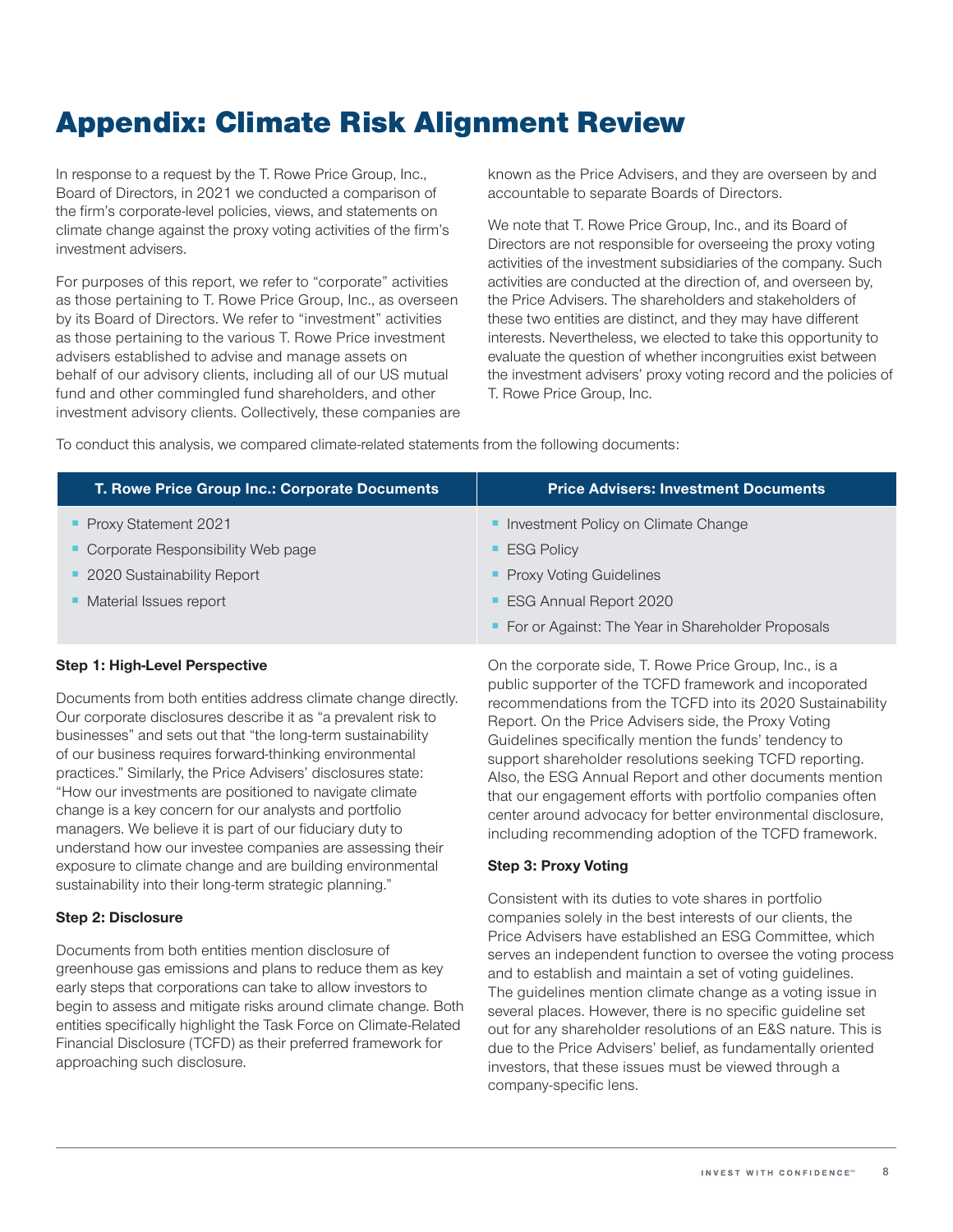Our perspective is that issuers have very different exposure to climate‑related risks, depending on their geographic locations, their business models, regulation, leadership, and the long-term nature of the energy transition. Issuers also provide very different levels of disclosure on these issues, ranging from full TCFD‑aligned reporting provided by certain larger companies in more climate‑sensitive industries to smaller companies that have not even started to measure their Scope 1 emissions yet. Therefore, the Price Advisers' Proxy Voting Guidelines lay out an approach to analyze such proposals on a case-by-case basis.

A review of the documents on the corporate side confirms that there are no disclosures that mention proxy voting specifically. This is appropriate, considering that the corporate entity and its Board of Directors are not responsible for voting or overseeing the proxy voting activity of the Price Advisers.

#### **Summary of Findings**

After reviewing the documents listed, we conclude the following:

- (i) that both entities' general, high-level perspectives on the investment risks associated with climate change are aligned,
- (ii) that both entities' strong support for the TCFD reporting framework is further evidence of alignment, and
- (iii) that there is no misalignment between the two entities' disclosures on proxy voting.

Furthermore, we conclude the Price Advisers' proxy-voting records for 2020 and 2021 are consistent with their Proxy Voting Guidelines and strongly demonstrate a case-by-case analysis of each climate-oriented proposal voted by Price Advisers' portfolios.

T. Rowe Price understands and embraces our various stakeholders' interests in climate change as an important investment consideration. This applies to stakeholders of the corporation, such as T. Rowe Price Group, Inc., shareholders; our communities; and our associates. It also applies to stakeholders of the Price Advisers, such as our investment clients.

We are committed to providing consistent reporting and candid assessments of our activities on both the corporate and investing sides of our business. This is the second year we have published this **For or Against** report providing detailed reporting around the Price Advisers' proxy voting on E&S resolutions. We will continue to publish this analysis annually in addition to our detailed, company‑level vote disclosures, which are reported twice a year and can be found at [troweprice.com/esg.](https://www.troweprice.com/corporate/uk/en/what-we-do/investing-approach/esg-investment-policy.html)